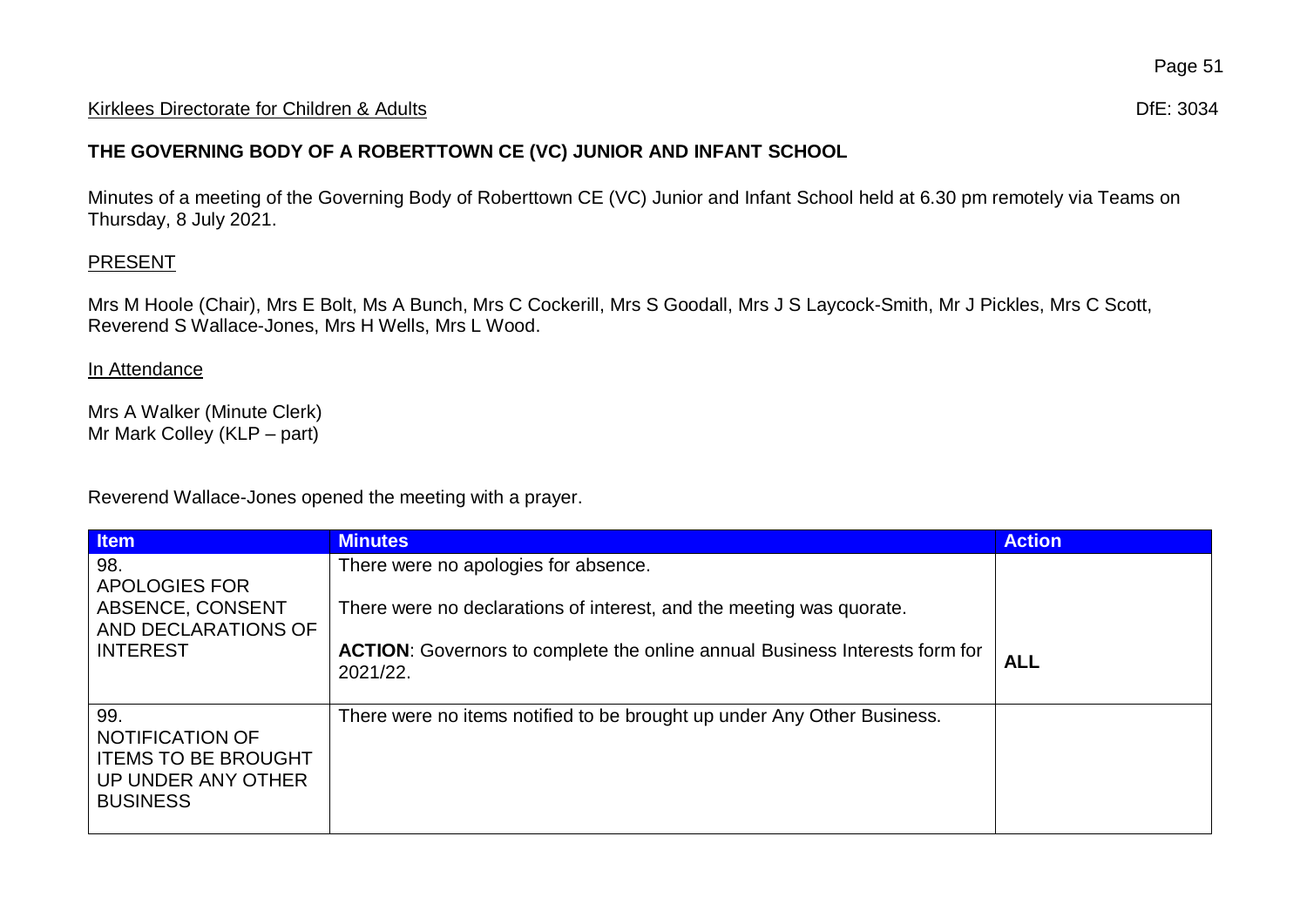| <b>Item</b>                                                      | <b>Minutes</b>                                                                                                                                                                                                                                                                                                                                                                 | <b>Action</b> |
|------------------------------------------------------------------|--------------------------------------------------------------------------------------------------------------------------------------------------------------------------------------------------------------------------------------------------------------------------------------------------------------------------------------------------------------------------------|---------------|
| 100.<br><b>OFSTED BRIEFING</b><br>FROM KLP (Minute 91<br>refers) | Mark Colley, LA KLP for the school, was present at the meeting to provide<br>governors with an oversight of the OFSTED framework.                                                                                                                                                                                                                                              |               |
|                                                                  | Mr Colley questioned governors on their understanding of OFSTED in relation<br>to their role as governors.                                                                                                                                                                                                                                                                     |               |
|                                                                  | As background, governors were informed that Roberttown school was last<br>inspected in May 2013 and was classified as an Outstanding school. At that<br>time Outstanding schools became exempt from inspections until 2019 when<br>all schools were put back into the OFSTED schedule.                                                                                         |               |
|                                                                  | OFSTED now intend to carry out an inspection of every Outstanding school by<br>2026.                                                                                                                                                                                                                                                                                           |               |
|                                                                  | Mr Colley explained the types of OFSTED inspection to governors and<br>informed them that Roberttown would be inspected under a Section 5 full<br>inspection. This type of inspection looks at quality of education, Teaching and<br>Learning, achievement, curriculum intent/implementation and impact,<br>behaviour, attendance, leadership and management, and Early Years. |               |
|                                                                  | OFSTED will start to carry out inspections from autumn 2021.                                                                                                                                                                                                                                                                                                                   |               |
|                                                                  | OFSTED would talk to leaders with regards to the impact of Covid and how<br>this has been managed including the adaptation of the curriculum. They would<br>carry out 'deep dives' of subject areas and would likely look at Reading as one<br>of these areas.                                                                                                                 |               |
|                                                                  | There has been no external data for the last 2 years and as such OFSTED will<br>only look at data from 2019. They will make judgements based on the current<br>position including progress evidenced in books. As all schools taught<br>differently during COVID there will be no firm guidance for Inspectors.                                                                |               |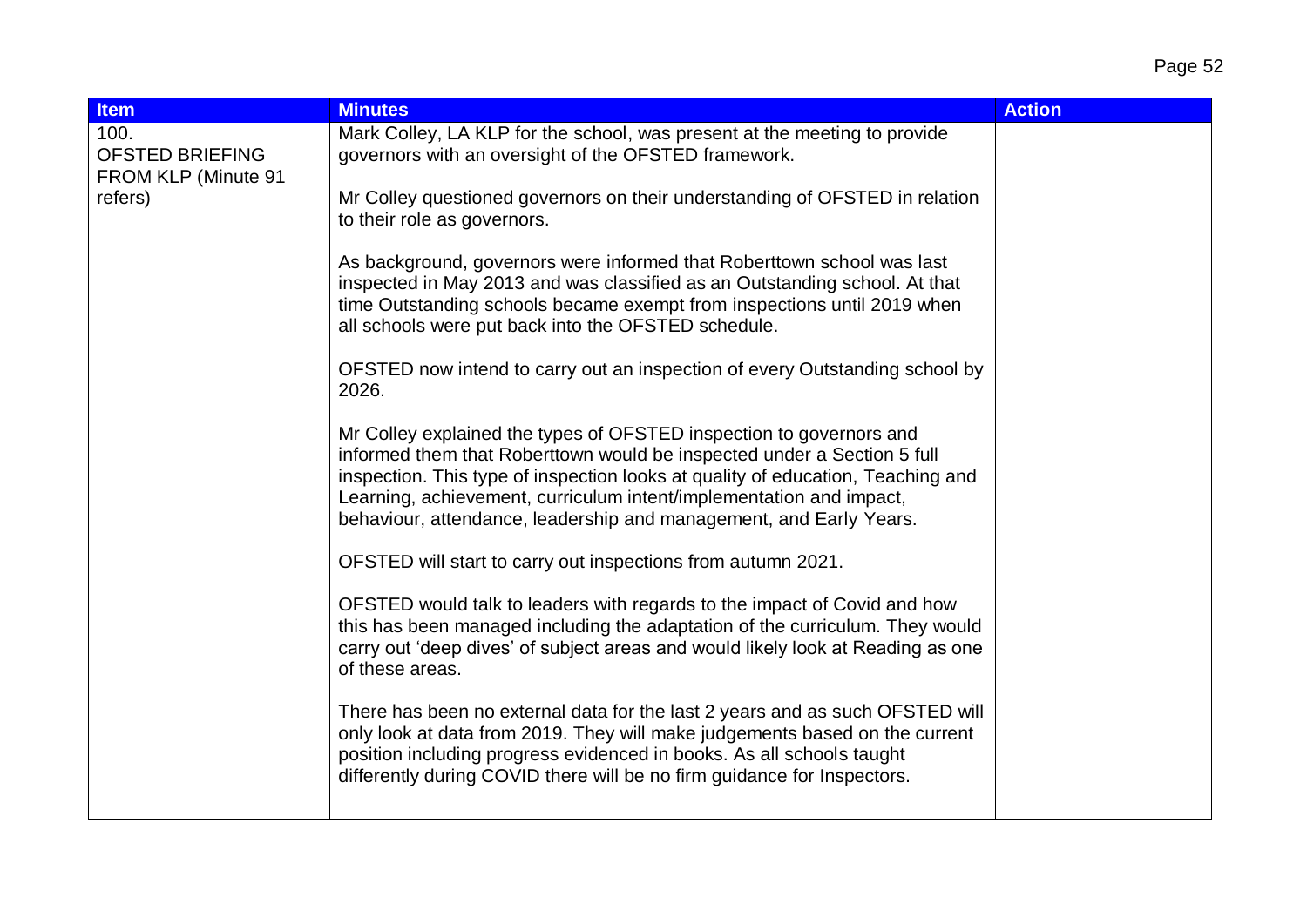| <b>Item</b> | <b>Minutes</b>                                                                                                                                                                                                                                                                                                                                                                                                                                                                                                                    | <b>Action</b>     |
|-------------|-----------------------------------------------------------------------------------------------------------------------------------------------------------------------------------------------------------------------------------------------------------------------------------------------------------------------------------------------------------------------------------------------------------------------------------------------------------------------------------------------------------------------------------|-------------------|
|             | The Head Teacher discussed how parents would react to an OFSTED<br>inspection given that the school has been Outstanding for several years. The<br>Head Teacher acknowledged that the school is a different school to what it<br>was at the last inspection in terms of demographic, FSM, SEN, more<br>vulnerable families requiring more support, and more social and emotional<br>support needed for children.                                                                                                                  |                   |
|             | Mr Colley informed governors that a large part of the inspection will include<br>talking with children in lessons. They will also question parents and staff.<br>Safeguarding will include a Covid element. The impact of Covid on SEN/Pupil<br>premium children will be reported on including how these different groups<br>were prioritised during lockdown. The Covid catch up funding will be<br>considered, and governors should have a good understanding of how this has<br>been used and the impact it has had in school. |                   |
|             | Governors were advised to ensure that they are challenging the leadership<br>team and that their challenges are being recorded in the minutes. Governors<br>should be involved in decisions, have an input into curriculum intent,<br>understand the gaps and how different groups of children are affected, they<br>should understand the strategy being used to narrow the gaps.                                                                                                                                                |                   |
|             | <b>ACTION:</b> Mr Pickles to arrange a governor visit in the Autumn term.                                                                                                                                                                                                                                                                                                                                                                                                                                                         | <b>Mr Pickles</b> |
|             | <b>ACTION:</b> Mark Colley to send out new inspection framework to Head<br>Teacher.                                                                                                                                                                                                                                                                                                                                                                                                                                               | LA                |
|             | Q: Would governors ever have a practice inspection?<br>A: Yes – some schools do a 'Mocksted' and the KLP could help with<br>this.                                                                                                                                                                                                                                                                                                                                                                                                 |                   |
|             | Q: Do governors provide enough challenge?<br>A: No - You need to come with more questions. Governors could look<br>back at the Terms of Reference and agendas.                                                                                                                                                                                                                                                                                                                                                                    |                   |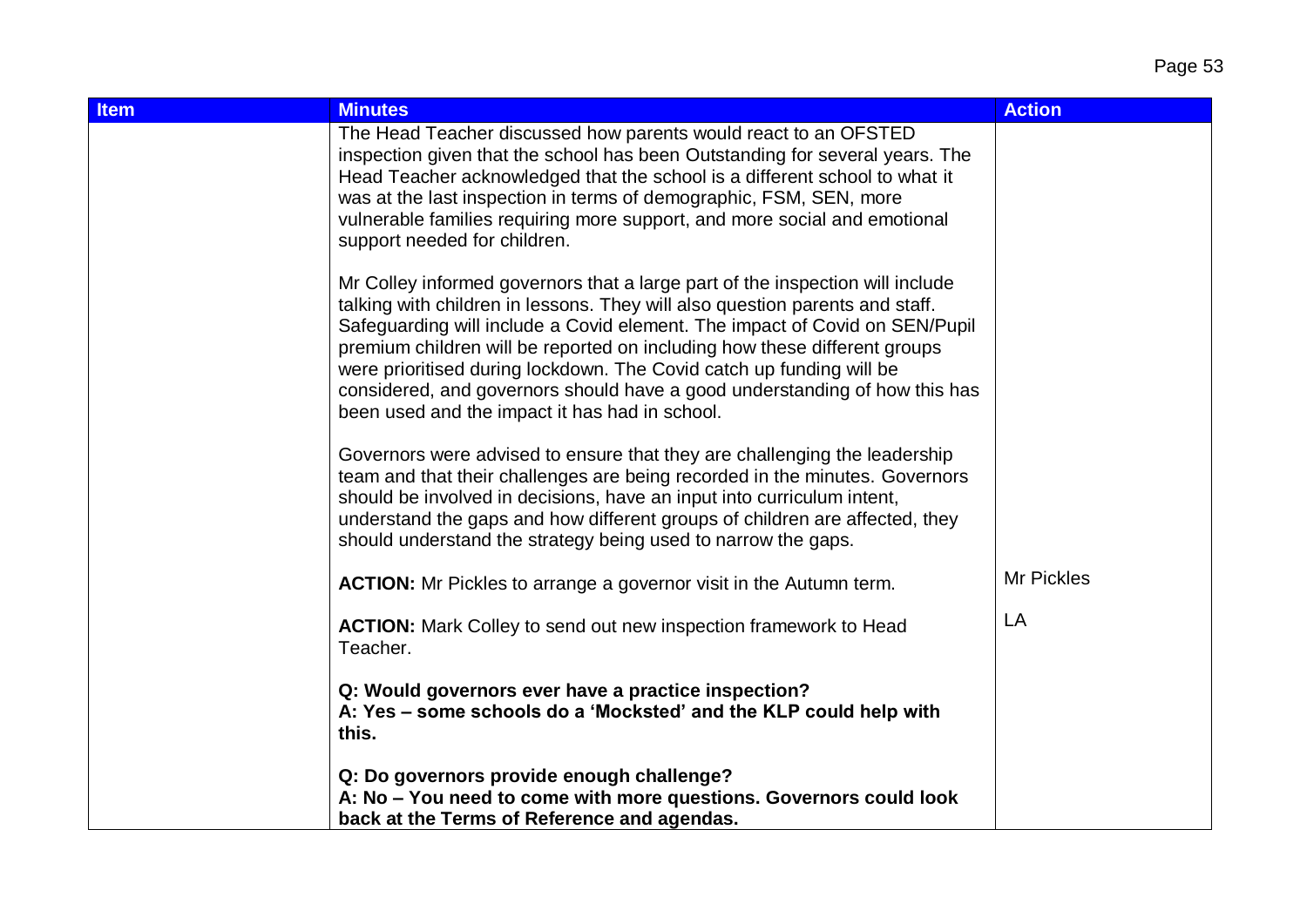| <b>Item</b>                                                            | <b>Minutes</b>                                                                                                                                                                                                                             | <b>Action</b>       |
|------------------------------------------------------------------------|--------------------------------------------------------------------------------------------------------------------------------------------------------------------------------------------------------------------------------------------|---------------------|
|                                                                        | <b>ACTION:</b> Head Teacher to contact Spen Valley Head Teacher for OFSTED<br>prompt sheet for governors.                                                                                                                                  | <b>Head Teacher</b> |
|                                                                        | Mr Colley informed governors that OFSTED would likely ask about the SDP<br>including how it was adapted during the pandemic.                                                                                                               |                     |
|                                                                        | Q: When is an inspection likely?<br>A: Before 2026 - the order will be based on risk assessments looking at<br>attendance, parental complaints, attainment.                                                                                |                     |
|                                                                        | Governors had a general discussion and agreed that the school had<br>progressed and was a better school than at the last inspection, however<br>OFSTED expectations for an Outstanding school had moved quicker.                           |                     |
|                                                                        | Mr Colley was thanked for his presentation and his support for the school.                                                                                                                                                                 |                     |
| 101.<br><b>MINUTES OF THE</b><br><b>MEETING HELD ON</b><br>17 MAY 2021 | RESOLVED: That the minutes of the meeting held on 17 May 2021 be<br>approved and agreed by the Governors as a correct record.                                                                                                              |                     |
| 102.                                                                   | (a) Minute 87 refers - COVID update                                                                                                                                                                                                        |                     |
| <b>MATTERS ARISING</b>                                                 | Governors were informed that from September staggered start times would no<br>longer be in place and normal school hours would resume.                                                                                                     |                     |
|                                                                        | (b) Minute 88 refers - Attendance                                                                                                                                                                                                          |                     |
|                                                                        | Governors were informed that the Head Teacher has seen an increase in<br>requests for term time holidays. Whilst the governors acknowledge that this<br>has been an exceptional year, they continue to adhere to the attendance<br>policy. |                     |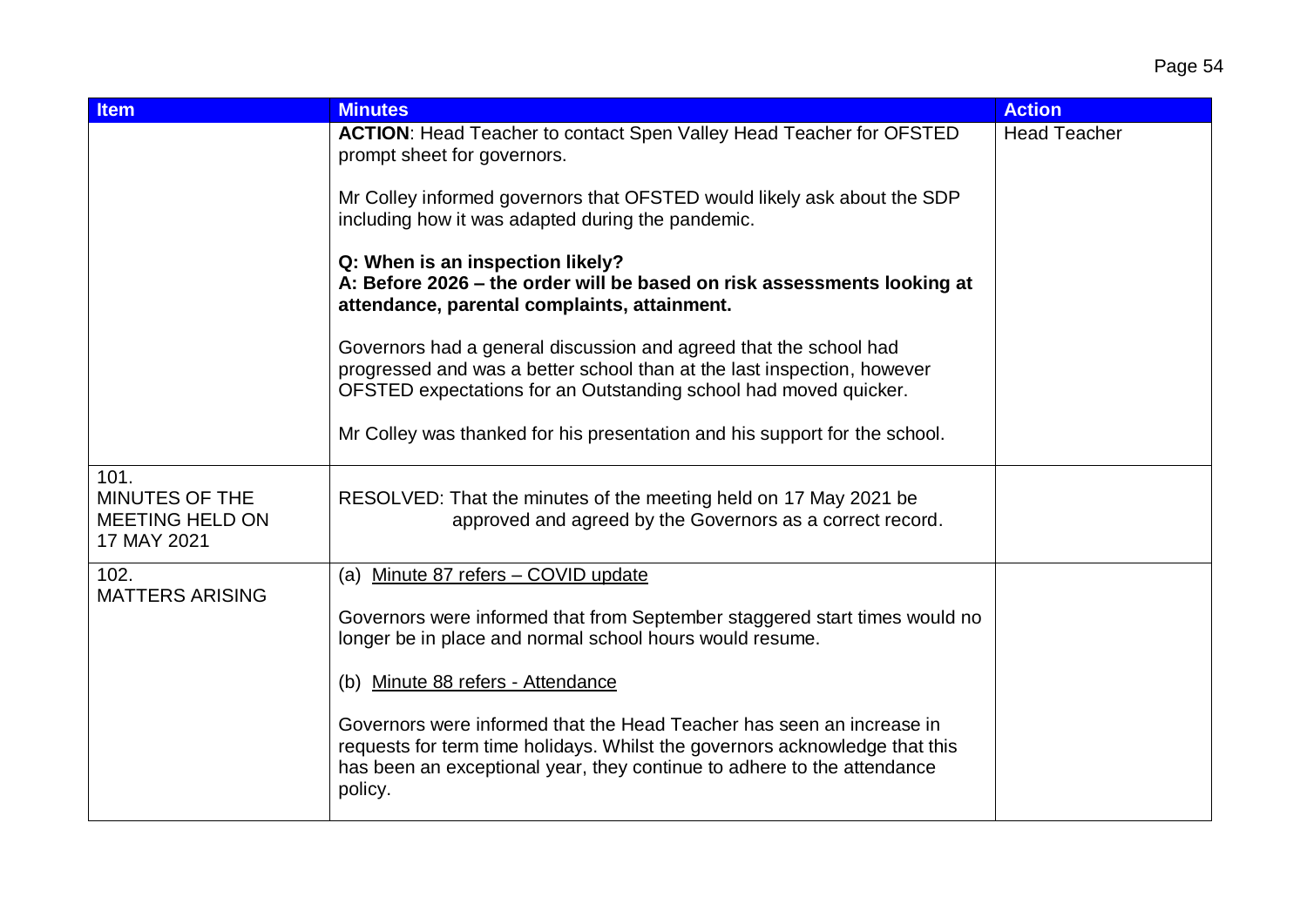| <b>Item</b>                                       | <b>Minutes</b>                                                                                                                                      | <b>Action</b> |
|---------------------------------------------------|-----------------------------------------------------------------------------------------------------------------------------------------------------|---------------|
| 103.<br><b>INSTRUMENT OF</b><br><b>GOVERNMENT</b> | Governors had been provided with an updated copy of the Instrument of<br>Government prior to the meeting.                                           |               |
|                                                   | The Chair provided governors with a verbal summary of the constitution and<br>different governor roles.                                             |               |
|                                                   | RESOLVED: That governors agree the new Instrument of Government<br>and note that it was effective from 15 May 2021.                                 |               |
| 104.                                              | a) Resources Committee                                                                                                                              |               |
| <b>REPORTS FROM</b><br><b>COMMITTEES</b>          | The Resources committee had met on 22 June and draft minutes had been<br>sent to governors prior to the meeting.                                    |               |
|                                                   | The Chair of the committee provided governors with the following brief verbal<br>summary of the highlights of the meeting:                          |               |
|                                                   | The SBM had provided the committee with a financial update.                                                                                         |               |
|                                                   | Sports Premium had been confirmed for the next academic year.<br>The cladding project had been given the 'go-ahead'.                                |               |
|                                                   | The boiler project had been delayed and governors had written a letter to<br>the LA to request that the heaters be replaced at the same time as the |               |
|                                                   | boiler. The letter was now with the Head Teacher for approval.                                                                                      |               |
|                                                   | The Head Teacher had provided a Health and Safety report that had<br>$\bullet$<br>addressed fire safety, food allergy and EpiPen training.          |               |
|                                                   | The bungalow refurbishment was currently on hold and will be revisited in<br>Autumn when new quotes will be requested.                              |               |
|                                                   | The Invacuation policy had been approved.<br>$\bullet$                                                                                              |               |
|                                                   | Accessibility was being reviewed.<br>The suggestion to install a defibrillator was now being progressed.                                            |               |
|                                                   | Staffing absence was discussed, and this will be reported on further.                                                                               |               |
|                                                   |                                                                                                                                                     |               |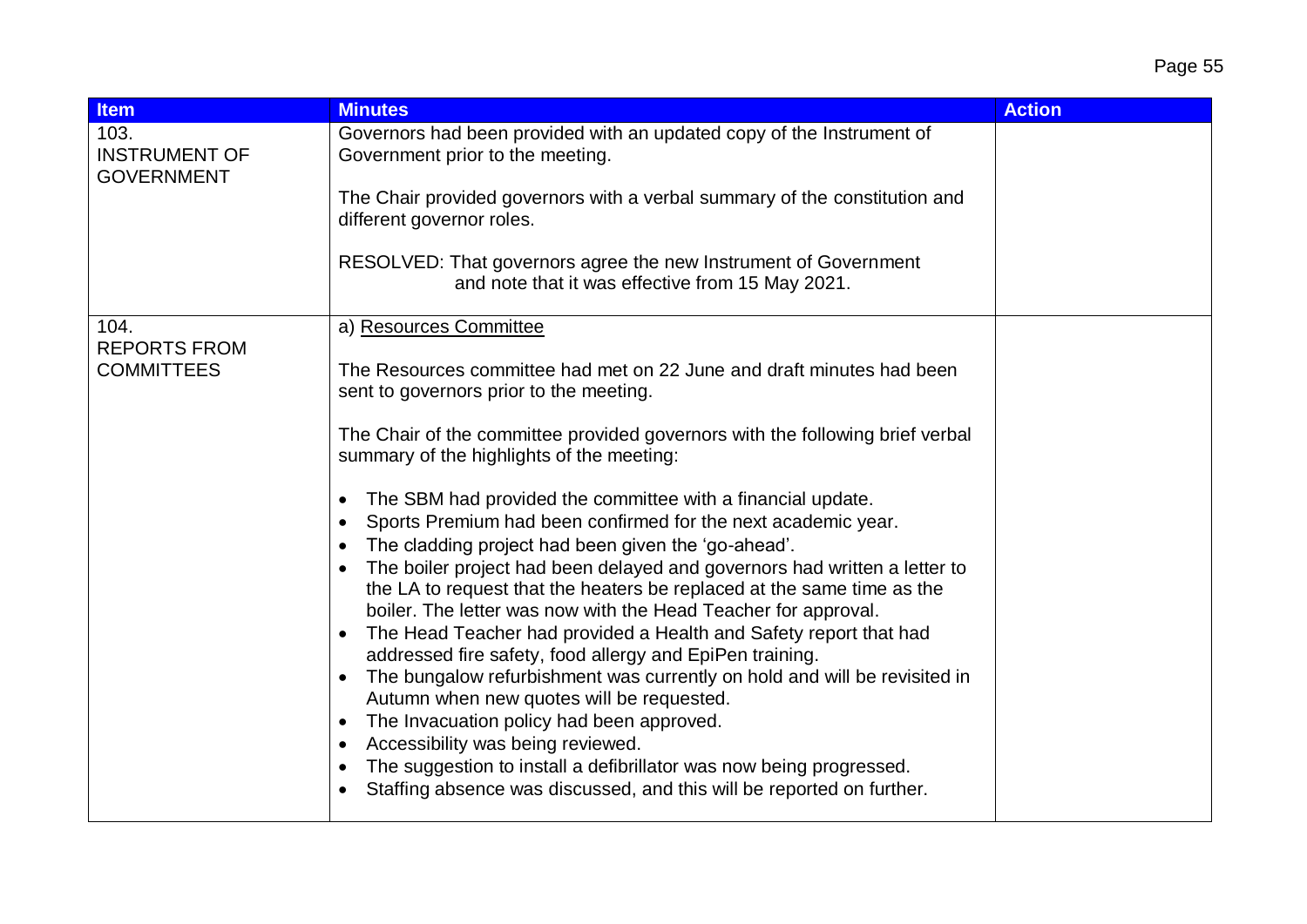# Page 56

| <b>Item</b>                                        | <b>Minutes</b>                                                                                                                                                                                                                                                                                                                                                                                                                                                                                                                                                                                                                                                                                                                                                                                                                                                                                                                                                                                                                                                                                                                                                                                                                                                                                                                                                                                                                                                                                                                                                                                                                                                                                                                     | <b>Action</b> |
|----------------------------------------------------|------------------------------------------------------------------------------------------------------------------------------------------------------------------------------------------------------------------------------------------------------------------------------------------------------------------------------------------------------------------------------------------------------------------------------------------------------------------------------------------------------------------------------------------------------------------------------------------------------------------------------------------------------------------------------------------------------------------------------------------------------------------------------------------------------------------------------------------------------------------------------------------------------------------------------------------------------------------------------------------------------------------------------------------------------------------------------------------------------------------------------------------------------------------------------------------------------------------------------------------------------------------------------------------------------------------------------------------------------------------------------------------------------------------------------------------------------------------------------------------------------------------------------------------------------------------------------------------------------------------------------------------------------------------------------------------------------------------------------------|---------------|
|                                                    | b) Standards and Effectiveness Committee                                                                                                                                                                                                                                                                                                                                                                                                                                                                                                                                                                                                                                                                                                                                                                                                                                                                                                                                                                                                                                                                                                                                                                                                                                                                                                                                                                                                                                                                                                                                                                                                                                                                                           |               |
|                                                    | This committee would be reported on at the next meeting.                                                                                                                                                                                                                                                                                                                                                                                                                                                                                                                                                                                                                                                                                                                                                                                                                                                                                                                                                                                                                                                                                                                                                                                                                                                                                                                                                                                                                                                                                                                                                                                                                                                                           |               |
| 105.<br><b>HEAD TEACHER'S</b><br><b>REPORT AND</b> | Governors had been provided with a copy of the Head Teacher's report prior<br>to the meeting.                                                                                                                                                                                                                                                                                                                                                                                                                                                                                                                                                                                                                                                                                                                                                                                                                                                                                                                                                                                                                                                                                                                                                                                                                                                                                                                                                                                                                                                                                                                                                                                                                                      |               |
| <b>GOVERNORS'</b>                                  | The following matters were discussed in more detail:                                                                                                                                                                                                                                                                                                                                                                                                                                                                                                                                                                                                                                                                                                                                                                                                                                                                                                                                                                                                                                                                                                                                                                                                                                                                                                                                                                                                                                                                                                                                                                                                                                                                               |               |
| <b>QUESTIONS</b>                                   | Staffing has been a challenge in recent weeks with 2 key staff members<br>self-isolating. There have been several absences at before and after<br>school club which proved challenging to cover and a supply teacher<br>brought in to cover Year 5 absence is now also absent through illness.<br>This situation is far from ideal and does not provide the continuity that<br>school would want.<br>A 'Pink it up day' was held in school to raise funds for Candlelighters and<br>governors were informed that despite the pressure in school this was a<br>very positive, joyous event enjoyed by the whole school.<br>In terms of the school improvement plan, progress has been seen in<br>Reading with a gradual improvement in the regularity of children reading at<br>home. Reading areas have been developed to ensure promotion of a love<br>of reading. Staff have received LA training for Reading. Writing is the area<br>that will require the most focus although writing across school showed<br>good coverage of genres, appropriate pitch, opportunities to write at length<br>and an improvement in presentation: stamina still needs time to improve.<br>There is now weekly involvement with the local church which has led to a<br>resurgence of the family feeling which is highly valued in school.<br>Mrs Glaves is in the process of updating the spiritual journey plan, RE<br>units and LTP. Pupil Voice continues to be heard through CARE group and<br>the weekly CW evaluations. Investors in Pupils ambassadors have been<br>recruited for the 1 <sup>st</sup> time since the beginning of the pandemic and they will<br>be helping to induct the new reception children into school in September |               |
|                                                    | through a welcome video. Mrs Baker continues to be very busy with SEN                                                                                                                                                                                                                                                                                                                                                                                                                                                                                                                                                                                                                                                                                                                                                                                                                                                                                                                                                                                                                                                                                                                                                                                                                                                                                                                                                                                                                                                                                                                                                                                                                                                              |               |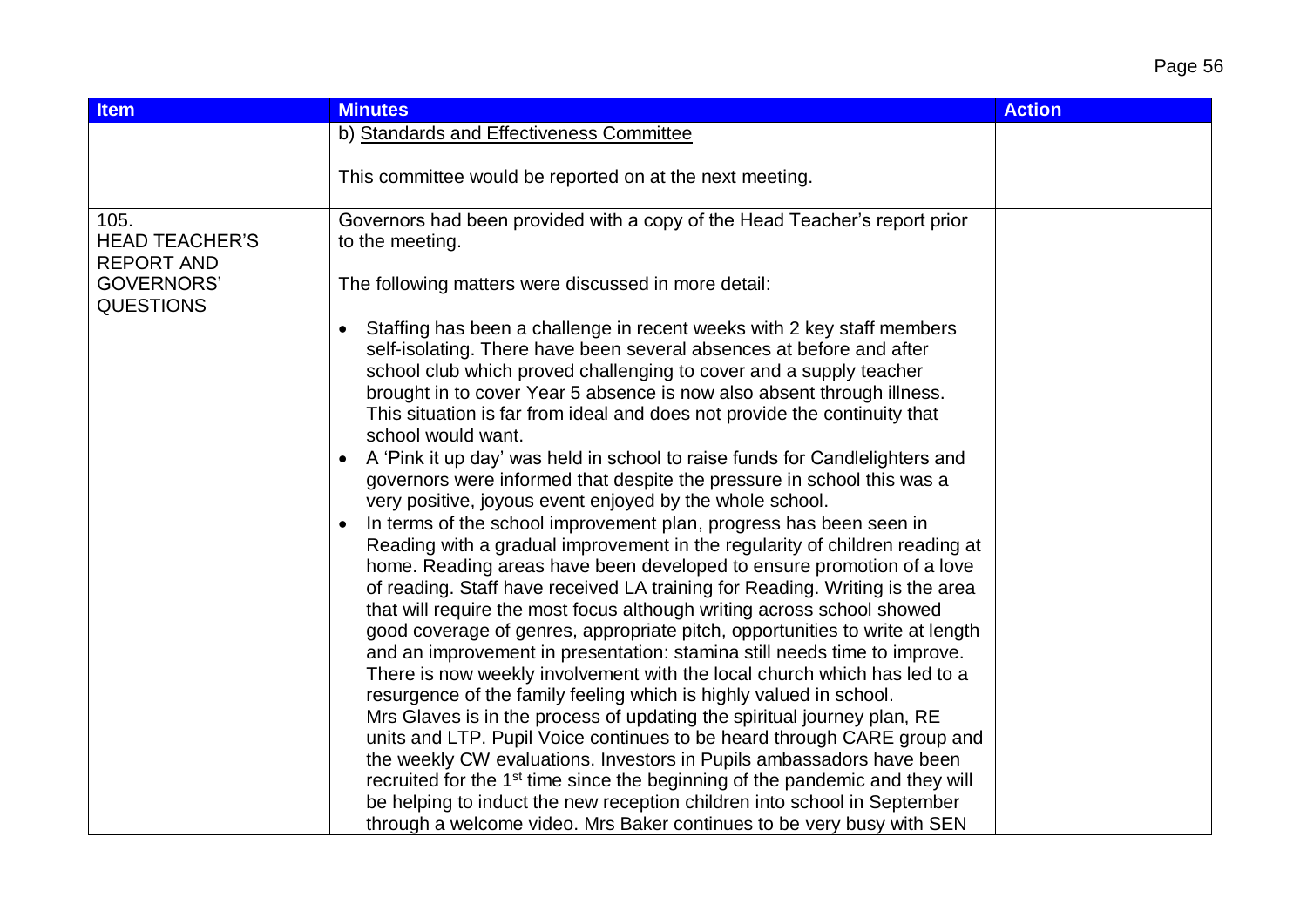| <b>Item</b>                                                                             | <b>Minutes</b>                                                                                                                                                                                                                                                                        | <b>Action</b> |
|-----------------------------------------------------------------------------------------|---------------------------------------------------------------------------------------------------------------------------------------------------------------------------------------------------------------------------------------------------------------------------------------|---------------|
|                                                                                         | paperwork and ensuring there is a clear understanding of SEN needs from<br>September.<br>There are currently 2 appeals scheduled to take place.<br>A pre contract meeting will be held before the end of term to ensure the<br>painting project can be completed during the holidays. |               |
|                                                                                         | Q: In the safeguarding report why have we seen a reduction in<br>contextual incidents?<br>A: These figures go back to summer 2020 when children were not in<br>school which appears to have resulted in a reduction in reported online<br>incidents.                                  |               |
|                                                                                         | Q: Does Operation Encompass work well?<br>A: We get very few referrals through this system but they are reported at<br>the beginning of the school day which means that we can act promptly<br>on them.<br>The Head Teacher was thanked for her report.                               |               |
| 106.<br><b>SAFEGUARDING</b>                                                             | This agenda item was covered in the Head Teacher's report.                                                                                                                                                                                                                            |               |
| 107.<br><b>FINANCIAL</b><br><b>MANAGEMENT AND</b><br>MONITORING/BUDGET<br><b>REPORT</b> | Governors had been provided with a copy of the financial report from the<br>Resources committee meeting.<br>Governors were informed that an audit visit will be completed remotely before<br>the end of term and a report will be sent to governors once it has been<br>received.     |               |
| 108.GOVERNING BODY<br><b>SELF EVALUATION -</b><br><b>NEXT STEPS</b>                     | ACTION: Governors to meet on 21 September for self-evaluation and<br>Head Teacher to contact new KLP early September.                                                                                                                                                                 | <b>ALL</b>    |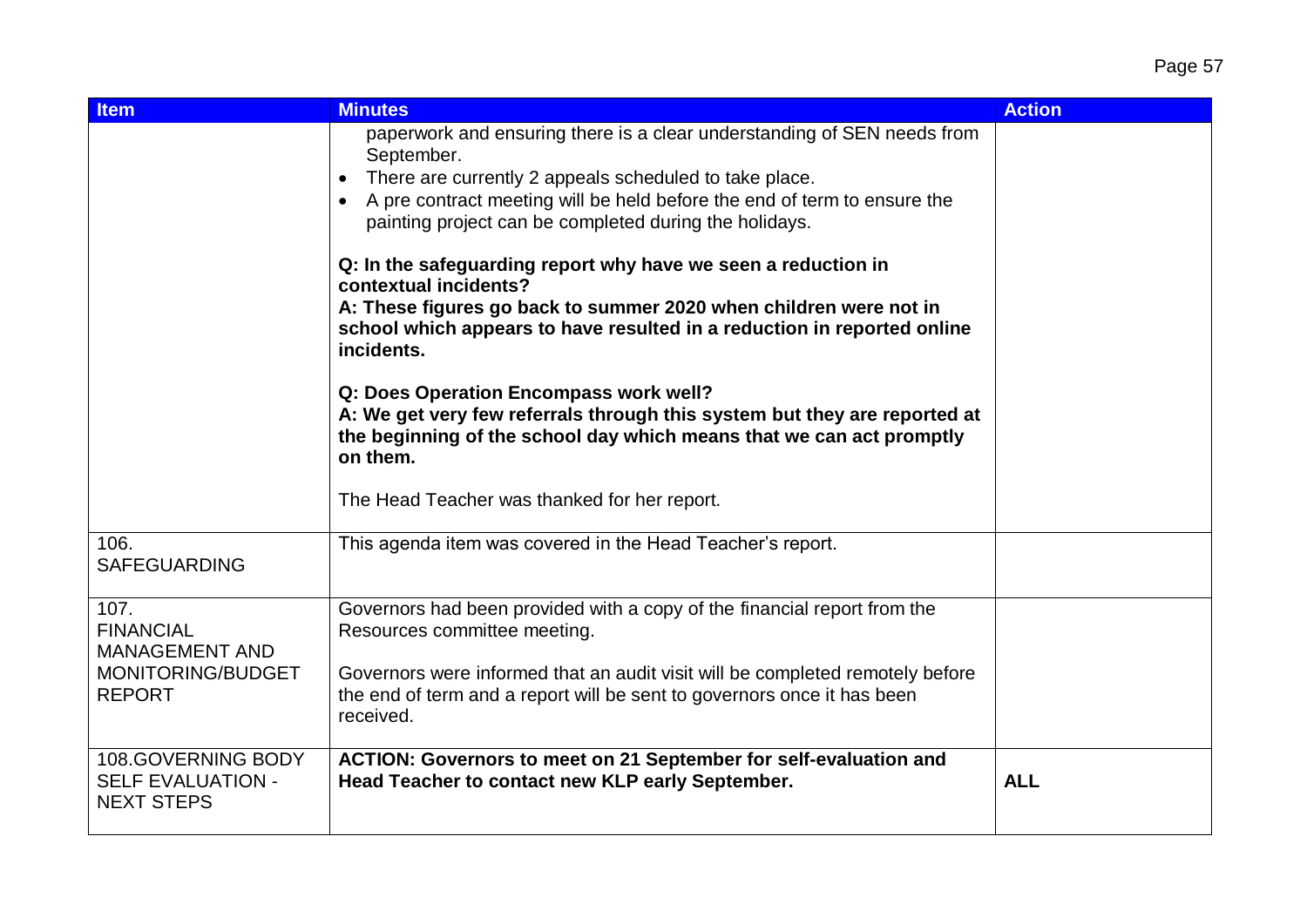| <b>Item</b>                                             | <b>Minutes</b>                                                                                                                                                                                                                                                            | <b>Action</b> |
|---------------------------------------------------------|---------------------------------------------------------------------------------------------------------------------------------------------------------------------------------------------------------------------------------------------------------------------------|---------------|
| 109.<br><b>GOVERNOR TRAINING</b>                        | Mrs Goodall had completed an assessment of governor training and informed<br>governors that compliance training was up to date and most other areas were<br>on track. The areas where further training could be appropriate were People,<br>Team building and Evaluation. |               |
|                                                         | Mrs Bolt confirmed that she was currently completing Safer Recruitment<br>Training.                                                                                                                                                                                       |               |
| 110.<br><b>GOVERNOR VISITS</b>                          | Ms Bunch informed governors that she had visited school on 15 June and<br>would submit her full report before the next meeting.                                                                                                                                           |               |
|                                                         | Helen Wells would be completing an Equality Visit on 14 July.                                                                                                                                                                                                             |               |
|                                                         | Mrs Hoole would be completing a Safeguarding visit on 16 July and checking<br>the Single Central Record.                                                                                                                                                                  |               |
| 111.<br><b>SPENBOROUGH</b><br><b>CO-OPERATIVE TRUST</b> | Governors were informed that following information from the Diocese it is likely<br>that Academisation will be back on the agenda for discussion in the next<br>academic year.                                                                                            |               |
|                                                         | The Head Teacher informed governors that they would be exploring potential<br>support for Middle leaders through the Red Kite Teaching Alliance. Trust<br>heads were to meet with the Alliance to discuss potential support.                                              |               |
| 112.<br>ANY OTHER BUSINESS                              | There were no items brought up under Any Other Business.                                                                                                                                                                                                                  |               |
| 113.<br>DATES OF NEXT<br><b>MEETINGS AND</b>            | <b>RESOLVED:</b> That the next meetings of the Governing Body be held at<br>6.30pm at the School/remotely on:                                                                                                                                                             |               |
| POSSIBLE AGENDA<br><b>ITEMS.</b>                        | Governing Body:                                                                                                                                                                                                                                                           |               |
|                                                         | Tuesday 21 September 2021 (Self-Evaluation meeting)                                                                                                                                                                                                                       |               |